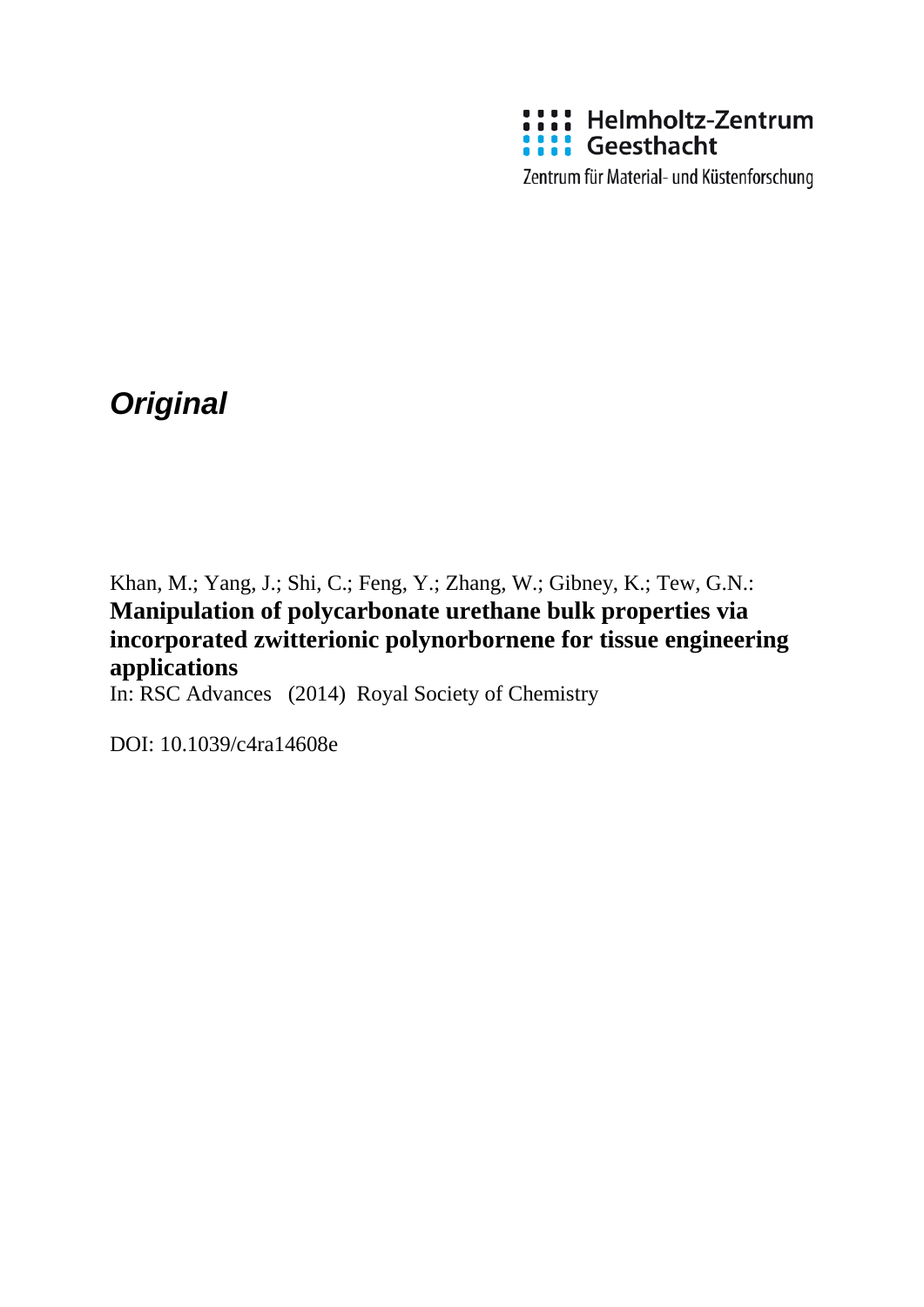# RSC Advances



## PAPER



Cite this: RSC Adv., 2015, 5, 11284

## Manipulation of polycarbonate urethane bulk properties via incorporated zwitterionic polynorbornene for tissue engineering applications

Musammir Khan,<sup>a</sup> Jing Yang,<sup>a</sup> Changcan Shi,<sup>a</sup> Yakai Feng,\*<sup>abcd</sup> Wencheng Zhang,<sup>e</sup> Katie Gibney<sup>f</sup> and Gregory N. Tew<sup>\*f</sup>

Elastomeric crosslinked materials based on polycarbonate urethane (PCU) and zwitterionic polynorbornene were designed by thiol–ene click-chemistry and crosslinking reaction. The zwitterionic polynorbornene poly(NSulfoZI) with functionalisable double bonds was first treated with L-cysteine via thiol–ene clickreaction and subsequently formed a crosslinked structure upon treatment with PCU in the presence of a small amount of hexamethylene-1,6-diisocyanate as a crosslinking agent. The obtained materials possessed improved tensile strength (14–20 MPa) and initial modulus (8–14 MPa). All of these materials showed high breaking strain ( $\varepsilon_b$  740–900%) except the material with a high poly(NSulfoZI) content of 28% ( $\varepsilon_{\rm b}$  470  $\pm$  80%). The biodegradability of these materials was enhanced compared to blank PCU, as demonstrated by testing in PBS for five weeks. Moreover, the cytocompatibility was studied by MTT assay. The adhesion and proliferation of endothelial cells (EA.hy926) over a one-week period indicated that cell growth on these designed material surfaces was enhanced. Therefore, these zwitterionic polynorbornene-modified PCU-based materials could be suitable candidates for tissue engineering applications. PAPER<br> **Published on 06 January 2015**<br>
Considered Access Proposition 1 **Considered By Access Proposition 2015**<br>
Consider the SCAN. 2015.5.11234<br>
By Access provided the Consider Access proposition 2016<br>
Sammeric considered

Received 15th November 2014 Accepted 5th January 2015

DOI: 10.1039/c4ra14608e

www.rsc.org/advances

### 1. Introduction

Biodegradable polyurethane elastomeric scaffolds are of great interest in soft tissue repair and regeneration.<sup>1</sup> The compliance mismatch between artificial grafts and the elastic nature of arteries could result in intimal hyperplasia (IH) and unwanted inflammatory reactions.<sup>2,3</sup> Therefore, the proper design of these materials for tissue engineering (TE) applications is still challenging. Some biodegradable scaffolds release acidic products during degradation, which lower the pH of the surrounding tissue fluid and hence greatly inhibit the rate of extracellular matrix synthesis.<sup>4</sup> Synthetic materials should be able to promote vascular cell adherence (endothelial cells, vascular smooth muscle cells, *etc.*) without inducing a chronic immune

or inflammatory response after the implantation. In addition, such materials should possess mechanical properties tailored for the specific tissue type and exhibit a wound-healing phenotype at the application site.<sup>5</sup>

The advantage of polycarbonate urethanes (PCUs) for elastic soft TE and other biomedical applications results from their favourable mechanical properties (strength, elastic modulus, etc.), chemical properties, durability, tolerance during the healing process and controlled degradation rates that allow the retention of physical properties throughout the remodelling period, even with high porosity.<sup>6-10</sup> However, their exclusive use in TE products is limited because of the unsatisfactory cell adherence and proliferation, hydrophobic nature, biologic inertness and lack of modification sites. To circumvent these obstacles, several strategies have been developed, such as hydrophilic modification of PCUs using poly(ethyleneglycol) (PEG) and, more recently, zwitterionic polymers with high wettability, which could affect the thrombogenic nature and suitability of the surface for cell seeding.<sup>11-13</sup> Zwitterionic polymers, which are highly hygroscopic in nature and have lipid-like biomimetic features, suppress clot formation.<sup>14</sup>

The possibility of precisely tailoring biodegradability and the inherent reproducible nature has shown that a degradable PCU containing anionic dihydroxyl oligomers could be processed to improve cell attachment.<sup>15-17</sup> Recently, a stimuli-sensitive PCU for drug delivery systems was reported with a specific focus on its degradation and biocompatibility both in vitro and in vivo.<sup>18</sup>

a School of Chemical Engineering and Technology, Tianjin University, Tianjin 300072, China. E-mail: yakaifeng@tju.edu.cn; Fax: +86-22-27403389; Tel: +86-22-27403389  $\mathstrut^b$ Key Laboratory of Systems Bioengineering, Ministry of Education, Tianjin University, Tianjin 300072, China

c Tianjin University – Helmholtz-Zentrum Geesthacht, Joint Laboratory for Biomaterials and Regenerative Medicine, Weijin Road 92, 300072 Tianjin, China and Kantstr. 55, 14513 Teltow, Germany

<sup>&</sup>lt;sup>a</sup>Collaborative Innovation Center of Chemical Science and Chemical Engineering (Tianjin), Weijin Road 92, Tianjin 300072, China

e Department of Physiology and Pathophysiology, Logistics University of Chinese People's Armed Police Force, Tianjin 300072, China

f Department of Polymer Science and Engineering, University of Massachusetts, Amherst, Massachusetts 01003, USA. E-mail: tew@mail.pse.umass.edu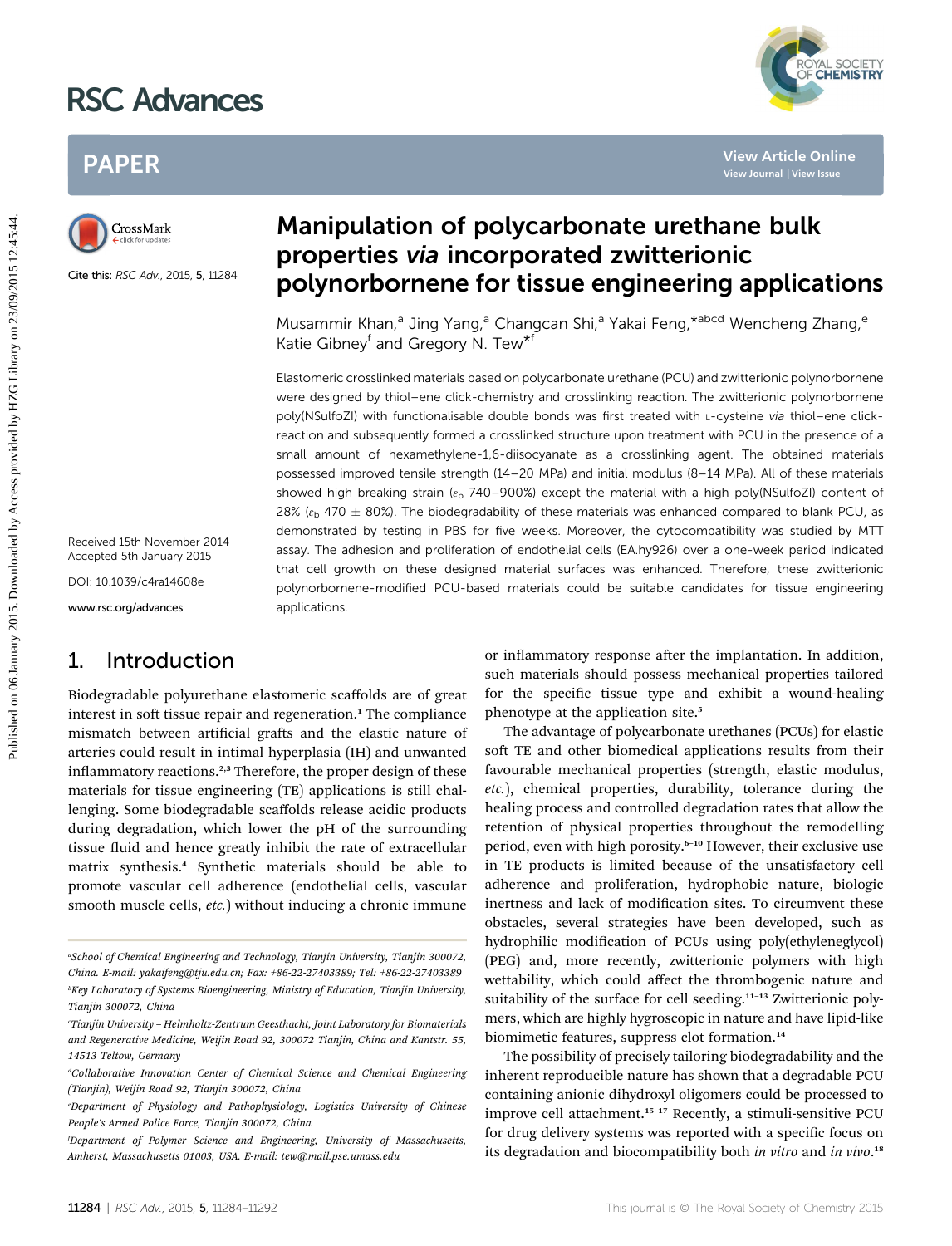$Poly(\varepsilon$ -caprolactone) and modified PEG have been used in the preparation of PCU-film with a low level of terminal amino groups.<sup>19</sup> The content of the PEG moiety could modulate the mechanical properties such as tensile strength (16–21 MPa), young modulus (2.6–4.8 MPa) and elongation at break (1100– 1450%).<sup>20</sup> Wagner et al.<sup>21-23</sup> have prepared a family of unique poly(ester-urethane) ureas from poly(3-caprolactone)diol (PCL), PEG, and 1,4-diisocyanatobutane with either lysine ethyl ester or putrescine as the chain extender. These materials exhibited high tensile strength (8.0–20 MPa) and breaking strain (325– 560%). In this case, the PCL block length directly affected the initial modulus and tensile strength, as manifested by the high crystallinity. Moreover, the materials prepared from longer PEG blocks showed faster degradation rates than those prepared from shorter ones. Segmented PCUs synthesised from PCL and 4,4-methylene bis(cyclohexyl isocyanate) using either L-glutamine or ascorbic acid as the chain extender have shown accelerated degradation in acid and alkaline conditions.<sup>24</sup> In another report, the co-spun film of  $PCL/1,4$ -diisocyanatobutane/ putrescine polymers and collagen showed low tensile strengths (2–13 MPa). The incorporation of collagen decreased the tensile strength and initial modulus while facilitating the adhesion of smooth muscle cells.<sup>25,26</sup> Soft segments, chain extenders and diisocyanates are the main components of elastomeric polyurethane materials and can directly affect the hydrophilicity, water uptake and calcification process.<sup>27</sup> Minor differences in the components of each segment might be amplified because of the repetitive nature of polymers.<sup>28</sup> **Puer West Constrained on the method on 100** Max becomes in the  $M_a = 110$  bin) was purchased from Cardio interactions<br> **Properties** the constrained by Access provided method interactions positive and the method interactio

To date, PEG has been used to modify PCU materials in order to enhance their biodegradable or cell adhesive properties. However, reports on the incorporation of zwitterionic functionalities on the PCU elastomer backbone are rare. Poly- (NSulfoZI) is an important class of zwitterionic materials with clickable functionality that exhibit non-fouling properties and resistance to protein adsorption.<sup>14,29</sup> Furthermore, they resemble natural functional groups such as phosphatidylcholines and are hence analogues to mammalian cell membranes since they both present bilayer-structures with the unique zwitterion functional groups exposed on the surface of the bilayer.<sup>30</sup> In the present work, we fabricated crosslinked materials from PCU elastomer and hydrophilic zwitterionic poly- (NSulfoZI) in order to manipulate the biodegradability and mechanical properties as well as to endow them with good cytocompatibility.

### 2. Experimental section

### 2.1. Materials

β-Mercaptoethanol (98%), ι-cysteine (98%), 5,5′-dithio-bis(2nitrobenzoic acid) (DTNB) (98%) and  $\alpha$ , $\alpha$ -dimethoxy- $\alpha$ -phenylacetophenone (Irgacure 651, DMPA, 99%) were obtained from Tianjin Heowns Biochemical Technology Co., Ltd. Fluorescein diacetate (FDA) was obtained from Sigma-Aldrich. Di-n-butyltin dilaurate (DBTDL), hexamethylene-1,6-diisocyanate (HDI), 1,1,1,3,3,3-hexafluoroisopropanol (HFIP) and all other solvents of analytical grade were obtained from Tianjin Jiangtian Chemical Technology Company Ltd, China. PCU (Chronoflex C,

 $M_n$  = 110 kDa) was purchased from Cardio International Incorporated, USA.

### 2.2. Polymer synthesis

The zwitterionic polymer poly(NSulfoZI) was synthesised according to our previously established protocol using the same design principle of ring-opening metathesis polymerisation (ROMP); the structural characterisation of the polymer was also reported in the same study.<sup>14</sup>

### 2.3. Preparation of cross-linked PCU film

2.3.1. Preparation of L-cysteine-functionalised poly(NSulfoZI) by "click-reaction". Different amounts of zwitterionic polymer poly(NSulfoZI) (25, 50, 100 and 200 mg) were separately dissolved in 10 mL HFIP-DCM  $(3:1)$ . Subsequently, *L*-cysteine solution  $(1 \text{ mM}, 200 \mu\text{L})$  and DMPA  $(2\%, 20 \text{ mg})$  were added and stirred until completely dissolved. The mixture was purged with nitrogen for 30 min. The click reaction was carried out under UV exposure using a 365 nm UV-lamp. Finally, the reaction mixture was repeatedly precipitated in anhydrous ether in order to remove the unreacted reagents and then centrifuged at 50 rpm to obtain a solid precipitate. The precipitated product (amine-functionalised) was dried and then re-dissolved in dry THF to produce a homogeneous solution.

2.3.2. Preparation of PCU–HDI stock solution. PCU solution (10 wt%) was prepared in DMF in a 100 mL round-bottom flask and kept at 37  $\degree$ C under continuous stirring for one week. Subsequently, 7 g of PCU solution was mixed with 0.173 mg of HDI crosslinker and stirred until a homogeneous solution was obtained. This solution was used immediately.

### 2.4. Film casting and curing

The as-prepared solutions obtained in Sections 2.3.1 and 2.3.2 were mixed and stirred continuously in the presence of 20  $\mu$ L DBTDL as catalyst at 50  $^{\circ}$ C for 90 min. This final solution was casted onto a ceramic mould (about  $3.5 \times 3.5$  cm<sup>2</sup>), heated at 70 C until the solvent was completely evaporated and further cured at 90 $\degree$ C for 6–7 h. These films containing different weight percent ratios of poly(NSulfoZI) (0%, 3.5%, 7%, 14% and 28%) were symbolically represented as PCU-blank, PCU-3.5, PCU-7, PCU-14 and PCU-28, respectively. Finally, the films were cleaned with ethanol and water, dried at  $37 °C$  in a vacuum dry box until constant weight and stored at  $-40$  °C for further analysis.

### 2.5. Water uptake (%)

Pre-weighed  $(w_0)$  samples of the different PCU films were incubated in PBS (pH 7.4) at 37 °C for 24 h, taken out, dried with blotting paper and re-weighed  $(w_1)$ . The percent water uptake was calculated as  $(w_1 - w_0)/w_0 \times 100\%$ . At least three samples were tested for each material.

### 2.6. In vitro biodegradability

Degradation tests were performed in PBS (pH 7.4) at physiological temperature (37 °C). In brief, weighed samples  $(w_0)$  of all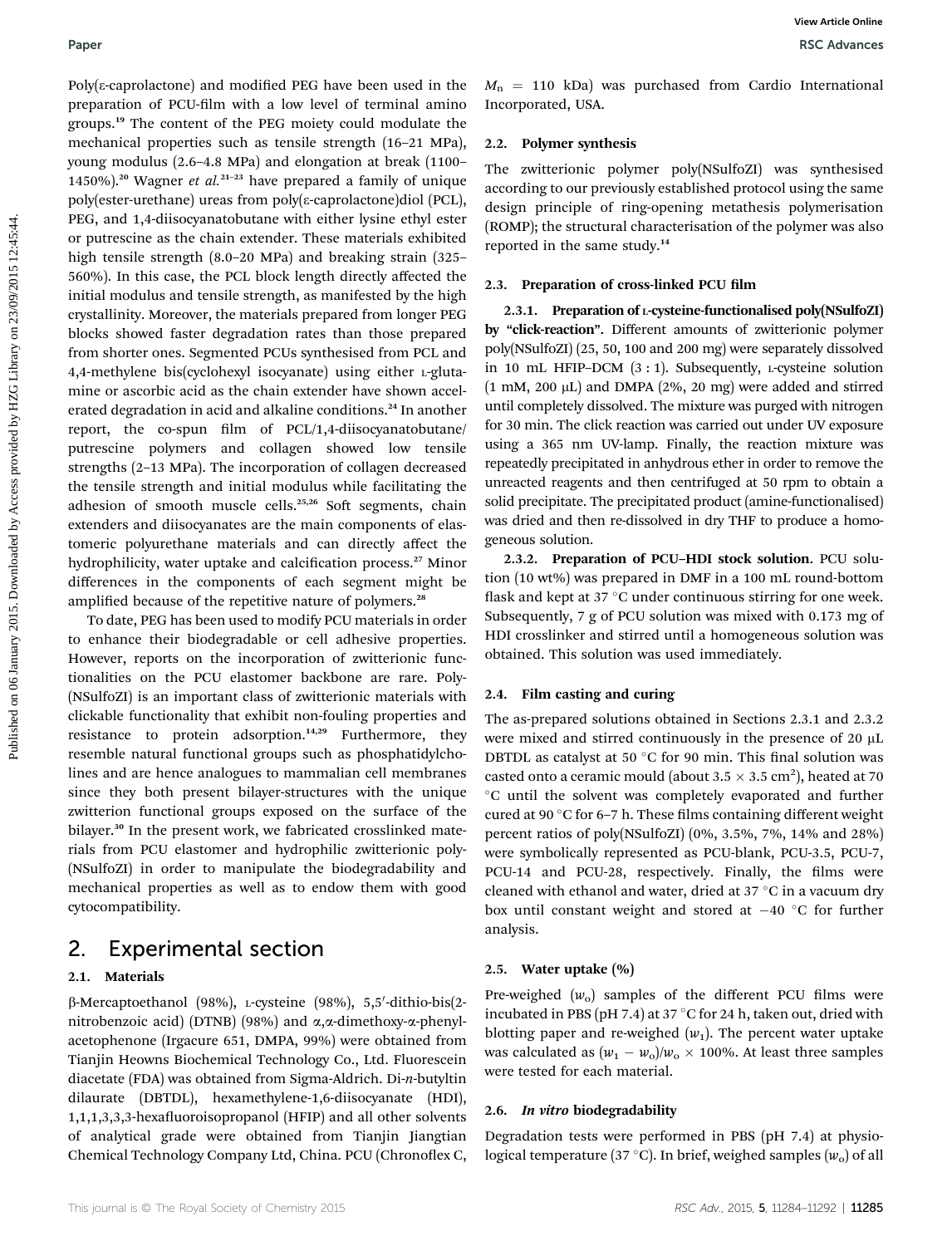films were incubated in 5 mL PBS. The PBS was changed twice per week during the degradation tests. No change in pH was observed during the degradation. The samples were removed from PBS after the 1<sup>st</sup>, 2<sup>nd</sup>, 3<sup>rd</sup>, 4<sup>th</sup> and 5<sup>th</sup> week of immersion, rinsed three times with deionised water, dried at  $37 °C$  in vacuum and then re-weighed  $(w_2)$ . The mass remaining values were calculated by  $w_2/w_0 \times 100\%$ .

#### 2.7. Cell culture

Human endothelial cell hybridoma line EA.hy926 cells were purchased from American Type Culture Collection and cultured in high glucose DMEM supplemented with 10% FBS in 5%  $CO<sub>2</sub>$ atmosphere at  $37 \text{ °C}$ . On the next day, the non-adherent cells were discarded, and the adherent cells were cultured to confluence; the culture medium was changed every three days.

### 2.8. In vitro cytotoxicity

The cytotoxicities of the PCU films were evaluated by MTT assay using a blank as control.<sup>46</sup> Briefly, EA.hy926 cells  $(1 \times 10^4$  cells per well) were seeded in a 96-well plate and cultured for 24 h until 80-90% confluence. The medium was then replaced with serum-free medium. After 12 h, the medium was replaced with fresh growth medium (10% FBS DMEM).

PCU films (three for each sample) were added into the medium. After 1, 3 and 7 days of culturing, the supernatant was discarded. After the addition of 20  $\rm \mu L$  of MTT solution (5  $\rm mg\,mL^{-1})$ to each well, formazan crystals were allowed to form for another 4 h. The medium was then removed carefully,  $150 \mu L$  of dimethylsulfoxide was added to each well and the plate was oscillated at low speed on a volatility instrument for 10 min. Optical density (OD) was measured by an ELISA reader (Titertek multiscan MC) at a wavelength of 490 nm.

The relative cell viability (%) was calculated using the following formula  $\text{(OD}_{490}^\prime = \text{ the absorbance value of experi-}$ mental wells minus zero wells;  $\text{avg}(\text{OD}_{490} C') = \text{the average}$ absorbance value of corrected control wells):

Relative cell viability(
$$
\%
$$
) =  $\frac{OD_{490}}{\text{avg}(OD_{490}C')}$  × 100

#### 2.9. Characterisation

Contact angles were measured by the sessile drop method using a video contact angle instrument (Kruss Easy Drop goniometer, Germany) at room temperature. The contact angle was calculated with the AutoFAST algorithm within the image analysis software.

The mechanical behaviour of the cross-linked PCU-film was investigated with a tensile testing machine (M350-20KN, Testmetric, UK) equipped with a 100 N load cell at a crosshead speed of 10 mm  $min^{-1}$  in the ambient environment. All the data reported for the tensile modulus, tensile strength and elongation at break represent the average of six tests and were analysed statistically by the *t*-test method.

The chemical compositions of the crosslinked films were determined by PHI-1600 X-ray photoelectron spectroscopy (XPS) with an Mg K $\alpha$  X-ray source at 2  $\times$  10<sup>-8</sup> Torr. Low-resolution survey scans were performed at 187.85 eV with a step of 0.8 eV, and high-resolution survey scans were done at pass energy of 29.35 eV with a step of 0.25 eV. Core-level signals were obtained at a photoelectron take-off angle of  $45^\circ$ , and 1s spectra bands were deconvoluted into sub-peaks using the XPSPEAK41 spectrometer software.

<sup>1</sup>H NMR data of the degradation products were typically collected in  $D_2O$  solvent at 25 °C using ECA-500 spectrometers at 400 MHz.

The adherent cells on the different surfaces were stained with FDA and photographed by fluorescence microscopy (Fluorescence OLYMPUS U-RFLT50; microscopy Olympus DP72). Random pictures were taken at six different places of each sample.

#### 2.10. Statistical analysis

All experiments were performed at least three times. Quantitative data are presented as the mean  $\pm$  S.D. Statistical comparisons were made with the Student's *t*-test. *p*-Values <0.05 were considered to be statistically significant.

### 3. Results

### 3.1. Preparation of crosslinked PCU-films

The various crosslinked PCU films with different weight ratios (wt%) of zwitterionic polynorbornene poly(NSulfoZI) were prepared by a two-step method using a combination of click chemistry and crosslinking reaction (curing) at different temperatures and time schedules (Scheme 1). In the first step, the thiol reagent (L-cysteine) was reacted with poly(NSulfoZI) with functionalisable double bonds via a thiol–ene clickreaction in the presence of DMPA as photo-initiator. Subsequently, the resulting amine-functionalised precursor was treated with PCU solution in the presence of HHDI crosslinker. The stepwise reaction was optimised such that the reaction mixture was stirred at 50  $^{\circ}$ C for 90 min during the first step, heated at 70 °C until all solvent evaporated and then crosslinked at 90 °C for 7 h. The effects of different poly(NSulfoZI) ratios on the overall properties (mechanical, biodegradable and cell adhesive) of the crosslinked film have been investigated, **BSC** Advances<br>
Here, were involved to find the Nie and Nie and Nie and Nie and Nie and Nie and Nie and Nie and Nie and Nie and Nie and Nie and Nie and Nie and Nie and Nie and Nie and Nie and Nie and Nie and Nie and Nie a



Scheme 1 Schematic illustration of the preparation of crosslinked PCU materials using photo-initiated thiol–ene click-reaction and crosslinking.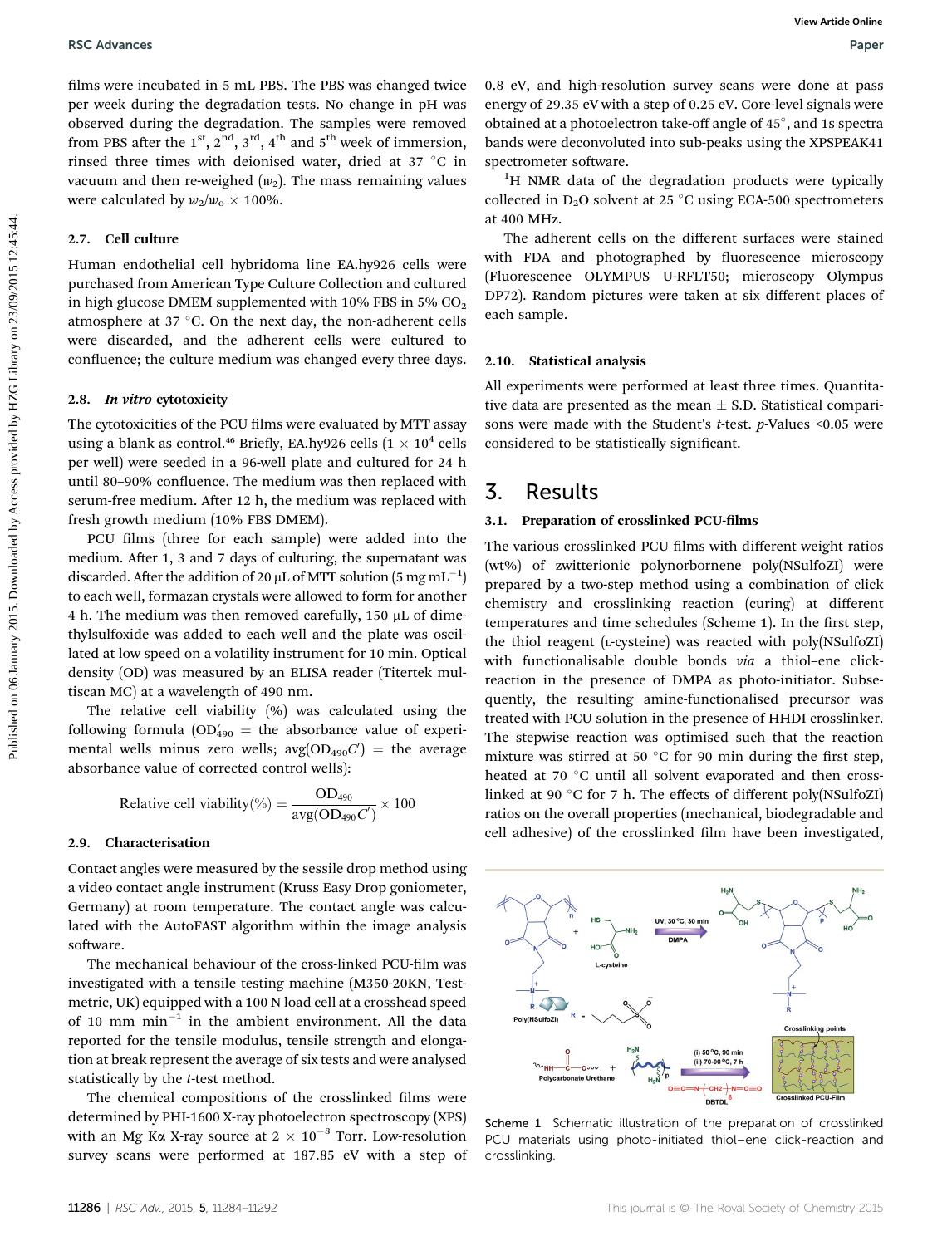### 3.2. XPS of crosslinked PCU film surfaces

The surface chemical compositions of the crosslinked PCU films were analysed by XPS (Table 1). The sulphur  $(S 2p)$  peak indicated the successful incorporation of L-cysteine-linked poly(NSulfoZI) into the crosslinked materials. However, due to the positional preference, the low level of zwitterion and the further attenuation of electron signal in the film matrix, the sulphur content of PCU-3.5 approaches the noise level signal. In contrast, the rest of the samples showed a clear S 2p peak.

### 3.3. Hydrophilicity

The surface hydrophilicities of the different PCU films were evaluated by measuring water contact angles (WCA; Table 1). The blank film surface (PCU-blank) exhibited a highly hydrophobic characteristic with a water contact angle of  $106 \pm 6^{\circ}$ . With increasing hydrophilic zwitterion poly(NSulfoZI) content, the WCA values of the crosslinked films showed a continuous decreasing trend. As the weight ratio of zwitterion increased, the hydrophilicity of the crosslinked films increased significantly. Hence, these results indicated that the thiol–ene clickreaction is an effective approach to prepare materials with suitable hydrophilic features.

### 3.4. FT-IR analysis

The FT-IR spectra of the different crosslinked PCU films (Fig. 1) indicated the characteristic peak of thio-ether groups (C–S–C) at around 688  $\mathrm{cm}^{-1}$ , which was manifested prominently in the crosslinked PCU-28.<sup>31</sup> The absorption peak at 1103  $cm^{-1}$ increased with increasing poly(NSulfoZI) content in the films.<sup>32</sup> The peak at 1242  $cm^{-1}$  (C–O)<sup>11</sup> also increased, and a new zwitterion peak (-C-O) at 1191  $\text{cm}^{-1}$  was observed.<sup>33</sup>

The ester carbonyl (-C=O) peak at 1738 cm<sup>-1</sup> was shifted slightly and dominated by a carboxylic acid (–COOH) peak at about 1696  $\mathrm{cm}^{-1},$  which confirmed the successful introduction of the poly(NSulfoZI) segment into the crosslinked PCU film.<sup>34</sup> A new characteristic vibration peak appeared at 1045  $\mathrm{cm}^{-1}$ , which was attributed to the sulfonate groups of zwitterions in these films.<sup>33</sup>

Table 1 XPS chemical composition and water contact angle of the crosslinked PCU films

| Sample ID $C 1s (\%)$ O 1s $(\%)$ N 1s $(\%)$ S 2p $(\%)$ |      |      |      |     | Water contact<br>angle $(°)$ |
|-----------------------------------------------------------|------|------|------|-----|------------------------------|
|                                                           |      |      |      |     |                              |
| PCU-blank                                                 | 69.7 | 19.6 | 10.7 | 0.0 | $106 + 5$                    |
| $PCU-3.5^a$                                               | 84.4 | 14.8 | 0.7  | 0.1 | $89 + 3$                     |
| PCU-7                                                     | 83.9 | 14.6 | 1.2  | 0.3 | $84 + 4$                     |
| <b>PCU-14</b>                                             | 83.4 | 15.0 | 1.2  | 0.4 | $77 + 3$                     |
| <b>PCU-28</b>                                             | 86.3 | 10.7 | 2.4  | 0.6 | $73 + 4$                     |

 $a$  The number (3.5, 7, 14 or 28) in each sample ID represents the weight percentage ratio of zwitterion [poly(NSulfoZI)] in the crosslinked materials, while for PCU-blank it is 0.



Fig. 1 FT-IR spectra of PCU-blank and crosslinked PCU films.

### 3.5. Mechanical properties

The mechanical characteristics of these crosslinked PCU films (Table 2) indicated that the material elastic properties were improved by increasing the weight ratio of the zwitterionic poly(NSulfoZI). The blank film (PCU-blank) showed a tensile strength of 12  $\pm$  4 MPa, which gradually increased with the incorporation of zwitterionic polymer; among all samples, the maximum tensile strength was observed for PCU-14 (20  $\pm$  3 MPa; Fig. 2).

Upon doubling the percent ratio of zwitterion (PCU-28), the tensile strength suddenly dropped to  $10 \pm 2$  MPa. The breaking strain exhibited the same; the breaking strain of PCU-blank  $(740 \pm 60\%)$  was enhanced by increasing the zwitterion ratio, reaching a maximum for PCU-14 (900  $\pm$  40%), and then dropped to 470  $\pm$  80% for PCU-28. This may be explained by the crosslinking reaction at different temperatures, as facilitated by HHDI between PCU and the amine-terminated product.

### 3.6. Water uptake (%)

The water uptake of the different crosslinked PCU film samples incubated for 24 h (Fig. 3) showed an increasing trend with zwitterion ratio in the films. The water uptake value of PCU-28 was the highest (9.3  $\pm$  1.7%), while that of the blank film (PCU-blank) was only 2.1  $\pm$  0.5%. The reason for this is obviously related to the significant amount of hydrophilic zwitterions incorporated into the crosslinked films, allowing the entrapment of more water, which is also in accordance with the WCA values (Table 1).

#### 3.7. Degradability study

The degradation of the different crosslinked PCU films was studied in PBS (pH 7.4; Fig. 4) for five weeks; a decrease in percent mass remaining with time was observed. This trend was regular and linear with the zwitterion weight ratios in the crosslinked film samples. The percent mass remaining for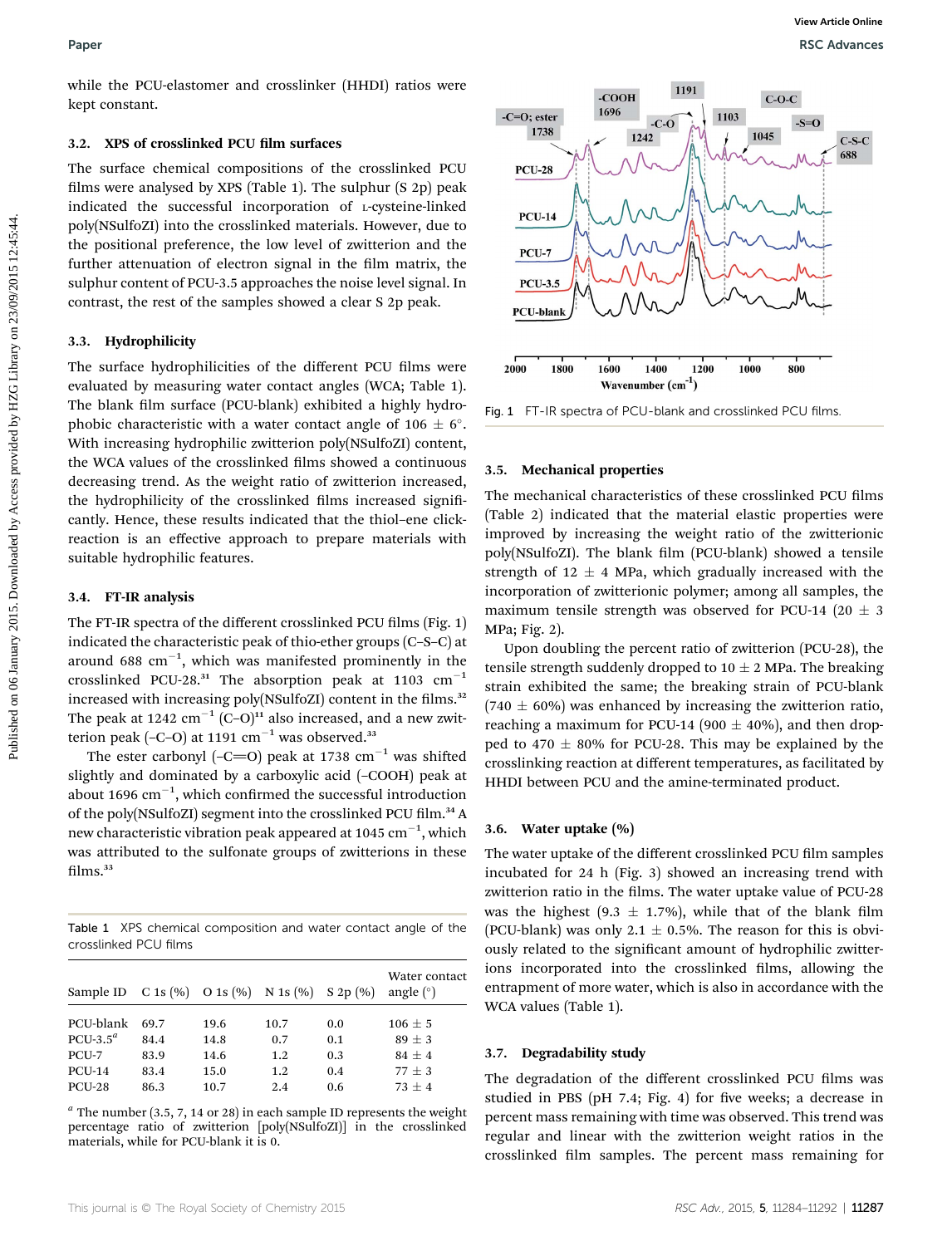#### Table 2 Mechanical properties of the crosslinked PCU films

| Sample ID     | Tensile strength<br>(MPa) | Breaking strain<br>(%) | Initial modulus<br>(MPa) | Tensile fracture<br>strength (MPa) |
|---------------|---------------------------|------------------------|--------------------------|------------------------------------|
|               |                           |                        |                          |                                    |
| PCU-blank     | $12 \pm 4$                | $740 \pm 60$           | $3 \pm 1$                | $13 \pm 5$                         |
| PCU-3.5       | $14 \pm 3$                | $770 \pm 55$           | $8\pm3$                  | $14 \pm 4$                         |
| PCU-7         | $16 \pm 2$                | $830 \pm 90$           | $14 \pm 2$               | $15 \pm 3$                         |
| <b>PCU-14</b> | $20 \pm 3$                | $900 \pm 40$           | $11 \pm 4$               | $20 \pm 4$                         |
| <b>PCU-28</b> | $10 \pm 2$                | $470 \pm 80$           | $13 \pm 2$               | $9 \pm 3$                          |



Fig. 2 Typical stress–strain curves of the crosslinked PCU films.



Fig. 3 Water uptake (%) of the different crosslinked PCU-films incubated for 24 hours in water at 37 °C ( $\bar{x} = SD$ ,  $n = 3$ , \*p < 0.05 vs. PCUblank).

blank PCU after five weeks was 97%, while that of the film with the highest zwitterion content (PCU-28) was 85%. This further indicated that the degradation profile of the elastomeric PCU could be manipulated by varying the amount of hydrophilic zwitterions in the hard segment.

3.7.1. Degradation analysis by  ${}^{1}H$  NMR. The degradation products of the blank-PCU film (PCU-blank) and crosslinked films (PCU-14 and PCU-28) were collected after 28 days and analysed by  ${}^{1}\mathrm{H}$  NMR (Fig. 5) in order to further investigate the



Fig. 4 Graphical illustration of percent mass remaining after incubation of different crosslinked PCU-film samples in PBS (pH  $\sim$  7.4) at 37 °C for 5 weeks ( $\bar{x} = SD$ ,  $n = 3$ ,  $p < 0.05$  vs. PCU-blank).

possible degraded or cleaved segments of the polymer backbone. The blank-PCU film (PCU-blank) showed two peaks at 3.4–3.7 ppm and 1.2–1.4 ppm, which could be assigned to the terminal and intermediate methylene protons of the diol, respectively.<sup>35</sup>–<sup>37</sup> This water soluble product resulted from the hydrolysis of the polycarbonate segment of PCU. From the peaks at 1.3–1.4 ppm, 1.1 ppm and 0.8 ppm, which could be ascribed to CH,  $CH<sub>2</sub>$  and CH<sub>3</sub> protons of the diisocyanate residue, respectively, it could be hypothesised that the PCUblank contained diisocyanate in the hard segment.<sup>38,39</sup>

In addition to the above peaks, the degradation products of PCU-14 and PCU-28 showed some of the following characteristic peaks: 3.1 ppm and 1.8–2.6 ppm were assigned to the intermediate and side chains of zwitterionic methyleneprotons, respectively, which were the characteristic peaks of poly(NSulfoZI).<sup>40</sup> Furthermore, in the PCU-14 spectrum, the characteristic peaks clearly observed at 4.21 ppm and at 3.10– 3.32 ppm corresponded to  $\alpha$ -carboxyl and the residual methylene protons of cysteine, respectively.<sup>41</sup> Therefore, it can be envisaged that the degraded constituents were all biocompatible, non-toxic and water soluble.

#### 3.8. In vitro biocompatibility

3.8.1. MTT assay. The cytocompatibility of a synthetic material is an important parameter if it is intended for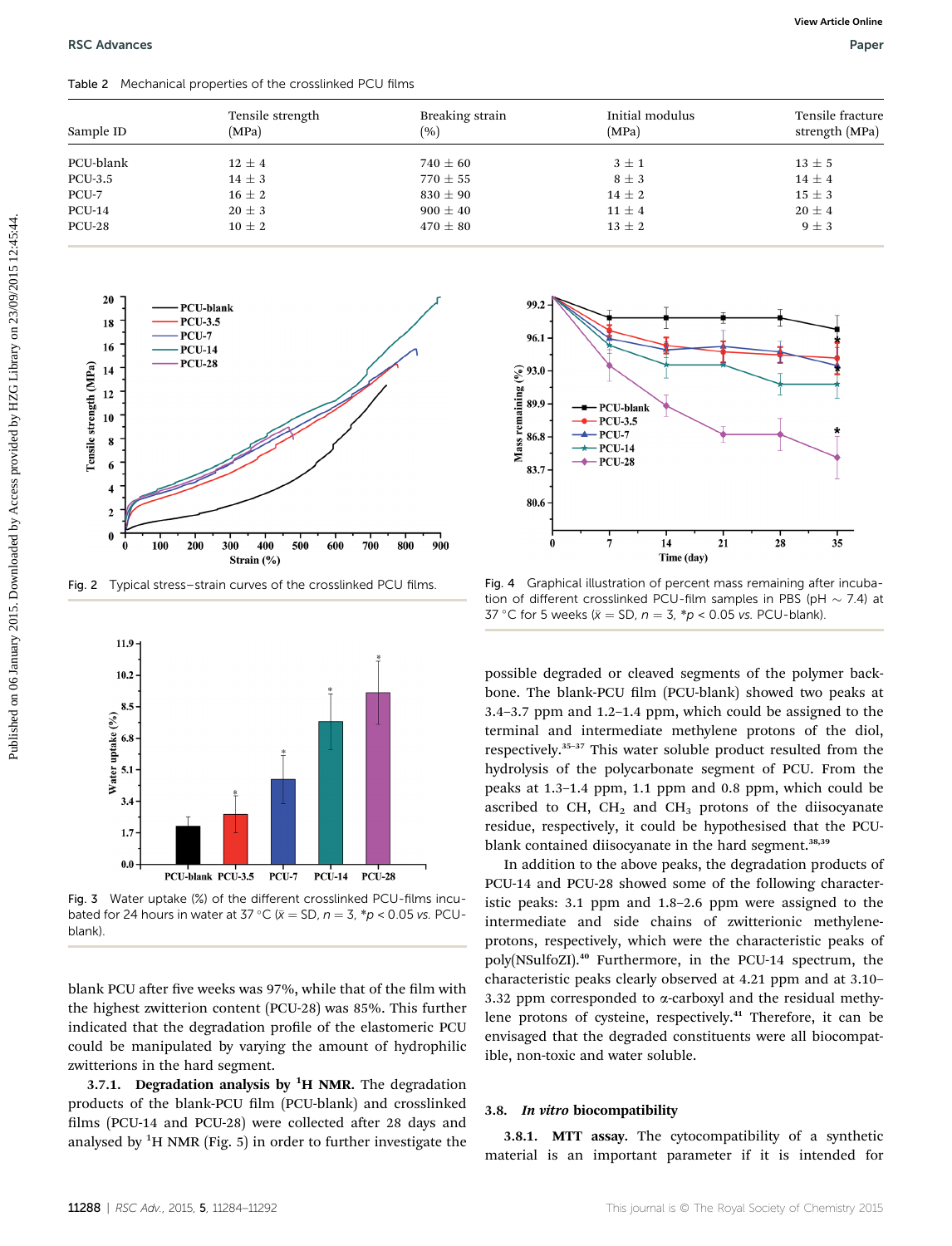

Fig. 5 Representative <sup>1</sup>H NMR spectra (D<sub>2</sub>O solvent) of the blank (PCU-blank) and crosslinked PCU films after being incubated in PBS (pH  $\sim$  7.4) at 37 °C. The degraded residues were collected after 28 days and freeze-dried before analysis.

biomedical applications. In this regard, the cell viabilities of these crosslinked films were evaluated by MTT assay for 1-, 3and 7-day culture periods (Fig. 6). The results showed that the



Fig. 6 MTT assay of different crosslinked PCU samples after 1, 3 and 7 day(s) ( $\bar{x}$  = SD,  $n = 3$ ,  $*p < 0.05$  vs. PCU-blank).

designed materials were non-toxic and exhibited good cytocompatibility towards ECs (EA.hy926). Moreover, all of these designed crosslinked materials exhibited improved relative cell viability (>90%) after the  $7<sup>th</sup>$  day of culturing. This further indicated that the biocompatibilities of these designed materials were very good, in addition to their improved mechanical and biodegradable properties.

3.8.2. Endothelial cell adhesion and proliferation. The adhesion and proliferation of ECs were investigated by FDA staining of the cultured cells after different time periods (1, 3) and 7 days) and photographed by immunofluorescence microscopy. The quantitative results obtained from these fluorescence micrographs (using image-J software) are shown in Fig. 7. The microscopic images (Fig. 8) clearly indicated the cell morphologies and shapes of the adhered EA.hy926 at different time intervals.

After the first day cell culturing, there was no difference in EC growth on the different surfaces. After three days of culturing, all the surfaces including the blank PCU-film exhibited significant adhesion and proliferation of cells. The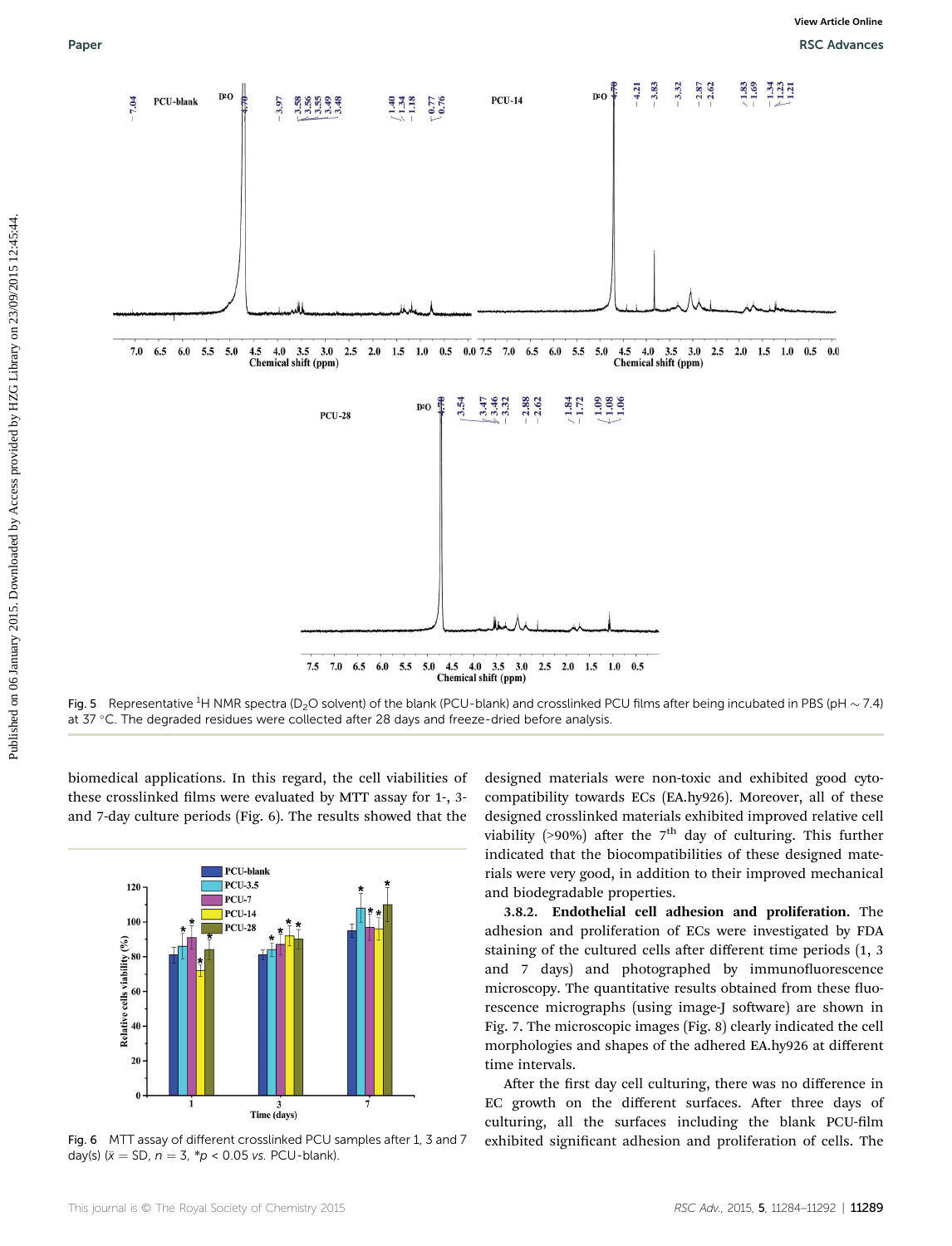

Fig. 7 Quantitative representations of ECs cultured on the crosslinked PCU film surfaces: (a) EC (EA.hy926) density (N mm<sup>-2</sup>) as a function of culture time (days); and (b) surface coverage (%) ( $\bar{x}$  = SD,  $n = 3$ , \*p < 0.05 vs. PCU-blank).



Fig. 8 Representative immunofluorescence micrographs showing EC (EA.hy926) adhesion and proliferation on different crosslinked PCU surfaces for a culture time of one week.

EC morphology indicated that after the third day, the cells adhered on the blank PCU-film showed round morphologies, which is an indication of restricted cell growth and proliferation. On the other hand, all the crosslinked films exhibited good proliferation of ECs, as the cells adapted spindle-shaped structures and cell spreading was observed on the surfaces. Furthermore, cell growth and proliferation were more pronounced on these material surfaces after seven days of culturing. The cultured cells on the different surfaces were expressed quantitatively in terms of cell density (N  $\mathrm{mm}^{-2})$  as a function of culture time (Fig. 7a), which showed a higher cell density after the seventh day of culturing. Moreover, the cell spreading was expressed in terms of surface coverage (covered area in %; Fig. 7b); as the cells found a more appropriate growth environment, they proliferated on the surface and covered a

greater area, which also supported the expanded morphologies seen in Fig. 8.

### 4. Discussion

Scaffolds designed from polymeric biomaterials have recently attracted attention because the inherent biocompatible and biomimetic natures of certain polymers are suitable for clinical applications. However, there is still an urgent need to develop a proper fabrication technique in order to avoid further complication during cell–material interactions. The thiol–ene clickreaction is an excellent approach for the functionalisation of materials because it requires mild experimental conditions, small concentrations of benign catalyst and no cleanup, produces high yields, has a rapid reaction rate and is insensitive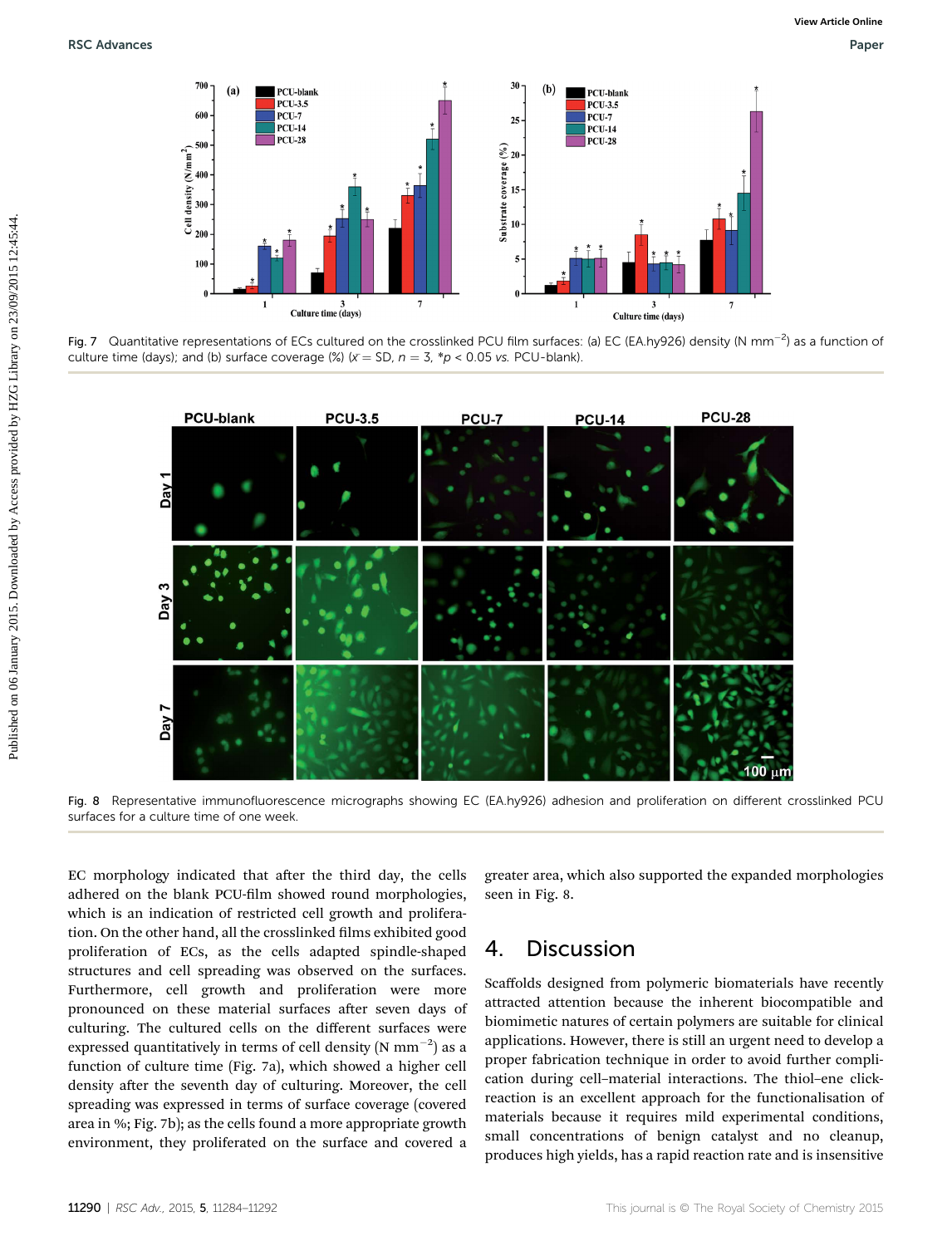to ambient oxygen and moisture.<sup>42</sup>–<sup>44</sup> The primary characterisation techniques indicated that the material hydrophilicity was significantly improved, which is a pre-requisite for living cell growth. An ideal TE material should be resorbable in nature and should not eventually undergo mechanical failure, and its biodegradation should not produce cytotoxic components.<sup>45</sup>

In our previous work, we tried to create tissue-mimicking materials with enhanced mechanical and biomedical properties.<sup>6-10,46</sup> The main issue with these materials is the compliance mismatch;<sup>1,2</sup> once implanted into target tissues, they may cause severe inflammatory and chronic reactions, which in turn results in implant failure. On the other hand, controlling the biodegradability rate of the final material is critical for certain therapeutic applications. Hence, on one hand, these materials need substantial elasticity because most of the biodegradable materials available for use in TE indicate that rigid substances could be best suited for hard-tissue applications.<sup>20</sup> The biodegradable and biocompatible PCU networks with labile moieties susceptible to hydrolysis could provide an effective platform for this kind of material design.<sup>47</sup> **Puer Source** to the control on the primary change on  $\theta$  With the busines on the control on the set of the control of the set of the control of the set of the set of the set of the set of the set of the set of the set o

Upon increasing the weight ratio of the zwitterionic poly- (NSulfoZI) while keeping all other parameters constant, the biodegradability of the material was enhanced. The mass remaining for the PCU-28 crosslinked film (PCU-28) was 85% after a five-week incubation in PBS (pH = 7.4) at 37 °C, whereas that of the blank film (PCU-blank) was  $\sim$ 97%. The degradation of these materials mainly occurred via the hydrolysis of urethane/ester linkages in the main crosslinked chains. We note here that the hydrolytic degradation may not be solely responsible for the total mass loss of these films; some minor side reaction may have also occurred. The mass loss could partly be attributed to the dissolution or bond cleavage due to more water-uptake and the high affinity for aqueous solution of the incorporated constituents in the crosslinked PCU films.<sup>48</sup>

Due to the presence of highly hydrophilic zwitterion poly- (NSulfoZI) in the crosslinked film, our results were consistent with the previous analysis. Therefore, the degradation of the poly(NSulfoZI)–PCU crosslinked materials could be tuned by varying the crosslinked density in the matrix.<sup>49,50</sup> The blank PCU-film exhibited the minimal degradation  $(5\%$  mass loss) and lower water uptake; the degradation was accelerated (>15% mass loss) after the incorporation of 28% hydrophilic zwitterion poly(NSulfoZI). The pH was continuously monitored and showed no detectable change, which could be attributed to the counterion balance by the zwitterionic functionality in the degraded residue.

The high reactivity of the isocyanate groups of HHDI with the amine groups in zwitterions and PCU resulted in extensive crosslinking and enhanced mechanical properties of the crosslinked films. The mechanical properties were gradually improved with increasing zwitterionic ratio, and among all the films, the highest strength was exhibited by the crosslinked film with a zwitterion content of 14% (PCU-14). However, the mechanical properties, particularly the elongation at break, declined upon doubling the percent ratio of the zwitterion (Table 1, PCU-28 with 28% zwitterion). The zwitterion probably formed a continuous rigid-network structure, which is rigid and

stiff. <sup>2</sup> The brittle behaviour of homopolynorbornene has also been previously reported,<sup>51</sup> which resulted in poor resilience of the material under relatively large deformation (>70%).

The cytocompatibility was tested by MTT assay for a oneweek period. These materials were non-cytotoxic and exhibited improved cell viability. Moreover, the prepared crosslinked film exhibited enhanced EC (EA.hy926) adhesion and growth, and the cells showed good proliferation on the surfaces after days 3 and 7. Hence, it could be envisaged that these materials would provide a suitable platform for TE and implantable material applications.

### 5. Conclusion

Crosslinked materials based on elastomeric polycarbonate urethane and zwitterionic poly(NSulfoZI) were prepared by a convenient click-chemistry and crosslinking reaction route. The obtained materials combined the unique characteristics of both parent materials, such as excellent mechanical properties and biocompatible properties. In particular, the biodegradability of these materials after five weeks of testing was enhanced with increasing zwitterion content. Moreover, the cytocompatibility against model endothelial cells (EA.hy926) for a one-week period showed enhanced cell growth and proliferation in comparison to blank PCU. Therefore, these materials with easily tailored structures could serve as suitable candidates for tissue engineering applications.

### Acknowledgements

This work has been financially supported by the International Cooperation from Ministry of Science and Technology of China (Grant no. 2008DFA51170 and 2013DFG52040), the National Natural Science Foundation of China (Grant no. 31370969), Ph.D. Programs Foundation of Ministry of Education of China (no. 20120032110073), and the Program of Introducing Talents of Discipline to Universities of China (no. B06006).

### References

- 1 Y. Hong, J. Guan, K. L. Fujimoto, R. Hashizume, A. L. Pelinescu and W. R. Wagner, Biomaterials, 2010, 31, 4249–4958.
- 2 Z. Ma, Y. Hong, D. M. Nelson, J. E. Pichamuthu, C. E. Leeson and W. R. Wagner, Biomacromolecules, 2011, 12, 3265–3274.
- 3 A. M. Seifalian, H. J. Salacinski, A. Tiwari, A. Edwards, S. Bowaldc and G. Hamilton, Biomaterials, 2003, 24, 2549– 2557.
- 4 L. Yang, R. A. Kandel, G. Chang and J. P. Santerre, J. Biomed. Mater. Res., Part A, 2009, 91, 1089–1099.
- 5 J. E. McBane, S. Sharifpoor, K. Cai, R. S. Labow and J. P. Santerre, Biomaterials, 2011, 32, 6034–6044.
- 6 Y. K. Feng, Y. Xue, J. T. Guo, L. Cheng, L. C. Jiao, Y. Zhang and J. Yue, J. Appl. Polym. Sci., 2009, 112, 473–478.
- 7 H. Y. Wang, Y. K. Feng, B. An, W. C. Zhang, M. Sun, Z. C. Fang, W. J. Yuan and M. Khan, J. Mater. Sci.: Mater. Med., 2012, 23, 1499–1510.